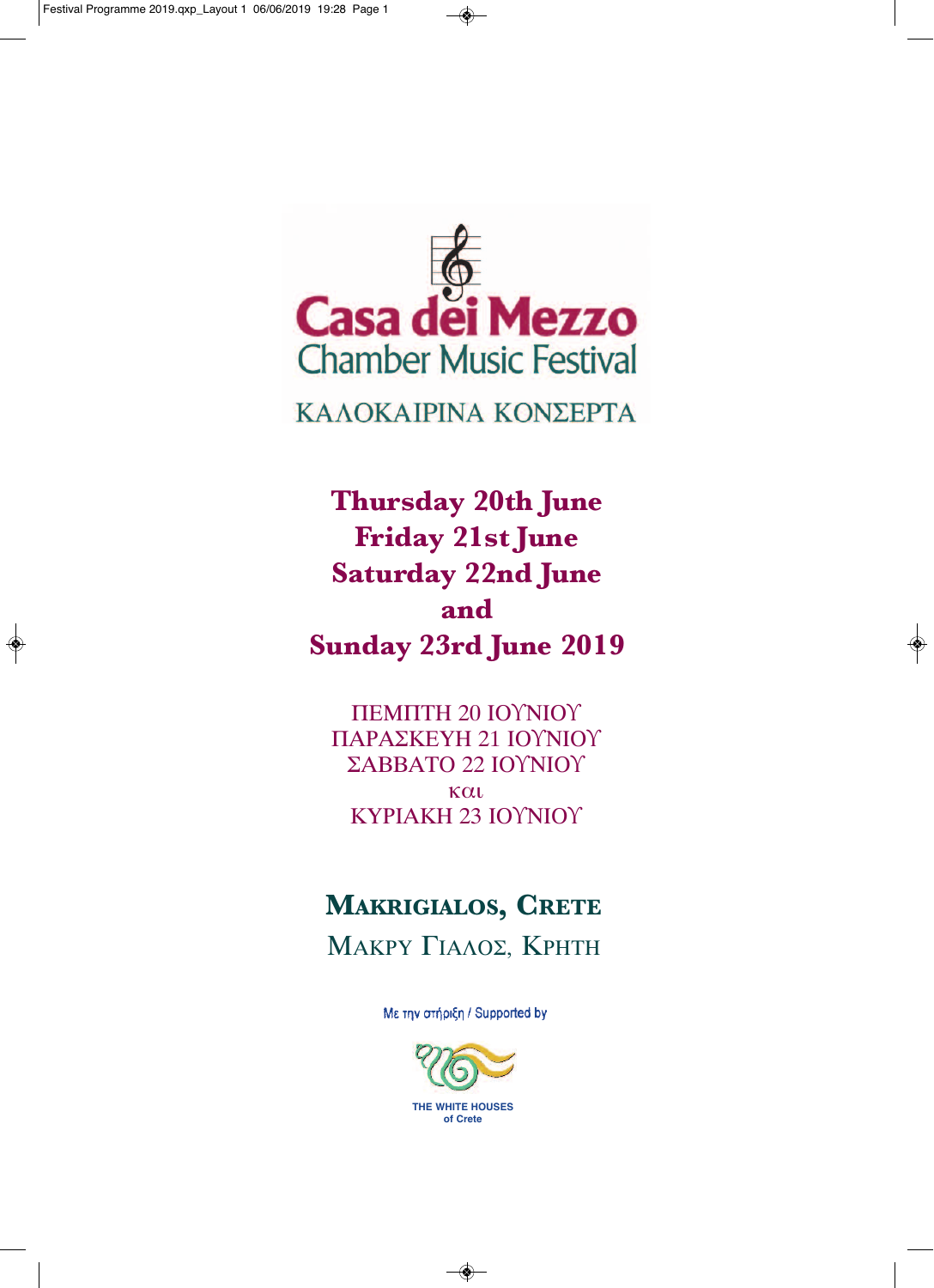

#### **Welcome to the 15th Casa dei Mezzo Chamber Music Festival.**

It's a great pleasure to welcome audiences and musicians to Makrigialos and if you are a lover of classical music you will be astonished by the rare experience offered at the Casa dei Mezzo Chamber Music Festival. Everybody involved knows that many composers have created some of their best works in the form of chamber music, and we will do our utmost to keep and pass on some of this rich heritage.

Makrigialos is a popular vacation destination, but for a few days at the end of June musicians and visitors come from all over come to play and enjoy classical music under the stars, since chamber music thrives in the intimate setting offered at villa Casa dei Mezzo. Our festival provides a sequence of memorable nights with a wide range of styles, a great opportunity for young aspiring musicians to work and perform together with the more established and such makes the Casa dei Mezzo Chamber Music Festival one of the most unique and intimate classical Summer festivals in Europe.

This years' programme is still in the Romantic era, but also moving towards the beginning of the 20th Century with music composed by Albeniz, F. Bridge, Canteloube, Piazzola, Rachmaninoff and Scriabin but we will also feature music by well known Greek composers: Constantinidis, Koumendakis, Kounadis, Hadjidakis and Pavlos Carrer.

The Casa dei Mezzo Chamber Music Festival started in 2004 and I am proud to have created this important Cretan cultural event and would like to thank those who have followed us through thick and thin: Musicians, composers, reviewers, the press, radio, sponsors and local authorities – and not the least our large and enthusiastic public. THANK YOU ALL!

Welcome to Casa dei Mezzo Chamber Music Festival 2019.

*Gunnar Strømsholm*

#### **Καλωσόρισμα στο 15ο C.D.M. φεστιβάλ μουσικής δωματίου.**

Με μεγάλη ευχαρίστηση καλωσορίζω κοινό και μουσικούς στο Μακρύ Γιαλό.

Ως εραστές της κλασικής μουσικής θα εκπλαγείτε από την ποιότητα και το επίπεδο των συναυλιών του φεστιβάλ μας.

Όπως θα γνωρίζετε, πολλοί από τους γνωστούς μουσουργούς έχουν συνθέσει τα καλύτερα έργα τους για μουσική δωματίου. Η προσπάθεια μας είναι να σας παρουσιάσουμε πολλά απ' αυτά.

Ο Μακρύ Γιαλός είναι ένα αγαπητό θέρετρο διακοπών που για λίγες μέρες στο τέλος του Ιουνίου, συντελεστές και κοινό, έρχονται να απολαύσουν την υπέροχη μουσική δωματίου στο μοναδικό περιβάλλον της βίλας Casa Dei Mezzo. Το φεστιβάλ προσφέρει μια σειρά από κονσέρτα όπου νέα ταλέντα συνεργάζονται με πιο φτασμένους μουσικούς. Οι αξέχαστες αυτές βραδιές καθιστούν το C.D.M. ως ένα από τα πιο ιδιαίτερα φεστιβάλ μουσικής δωματίου στην Ευρώπη.

Το φετινό πρόγραμμα ακουμπά την ρομαντική εποχή αλλά προχωρεί και στο 20ο αιώνα με έργα των: Albeniz, Canteloube, Piazzola, Rachmaninoff, Scriabin.

καθώς και γνωστών ελλήνων συνθετών όπως Κωνσταντινίδη, Κουμεντάκη, Κουνάδη, Χατζιδάκη και Παύλου Καρρέρ.

Το φεστιβάλ μας ξεκίνησε το 2004 και είμαι περήφανος που πετύχαμε να το κάνουμε ένα σημαντικό πολιτιστικό γεγονός στην Κρήτη.

Θέλω να ευχαριστήσω όλους όσους μας ακολούθησαν αυτά τα χρόνια παρ' όλες τις αντιξοότητες, ιδιαίτερα απευθύνομαι στους μουσικούς, συνθέτες, κρητικούς, τα ΜΜΕ, το ραδιόφωνο, τους χορηγούς, τις τοπικές αρχές, την περιφέρεια Κρήτης ,τους εθελοντές και κυρίως εσάς το μεγάλο και ενθουσιώδες κοινό μας.

Απολαύστε λοιπόν το 15ο φεστιβάλ μουσικής δωματίου C.D.M. του 2019.

#### **opening Concert – thursday 20 June at 21:00 (9 pm) at Casa dei Mezzo** Tickets €15.00 each

PAUL CRESTON 1906-1985 Sonata Op. 19 for alto sax and piano *1. With vigor 2. With tranquility 3. With gaiety*

GEORGE CRUMB 1929 - Three Early Songs, for voice and piano

FRANK BRIDGE 1879-1941 Three songs. *Far Far From Each Other* Words by Matthew Arnold *Where Is It, That Our Soul Doth Go* Words by Heinrich Heine<br>Music When Soft Voices Die <sup>M</sup>*usic When Soft Voices Die* Words by Percy Bysshe Shelley

ARGYRIS KOUNADIS 1924-2011 Moments musicaux (sax and piano) Σχέδια για ένα καλοκαίρι: Μέσα στις θαλασσινές σπίλλες Marine Slats (voice and piano)

YANNIS CONSTANTINIDIS 1903-1984 *Late Last Night I Appeared* (voice, sax and piano)

#### INTERMISSION

CLAUDIO MONTEvERDI 1567-1643 *Signor Quell Infelice* from the opera L'Orfeo (voice, sax and piano)

GIORGOS KOUMENDAKIs 1959 - Forget me not (part III) solo sax

JEAN-PHILIPPE RAMEAU 1683-1764 *Solei, Fuis De Ces Lieux* from the opera Platée (voice and piano)

JOHANN SEBASTIAN BACH 1685-1750 Allegro from Sonata in G minor BWv1001 (sax and piano)

GEORGE FRIDERIC HANDEL 1685-1759 *Mi Lusinga Il Dolce Affetto* from the opera Alcina (voice and piano) from the opera Alcina (voice and piano)

DARIUS MILHAUD 1892-1974 Scaramouche for alto sax and piano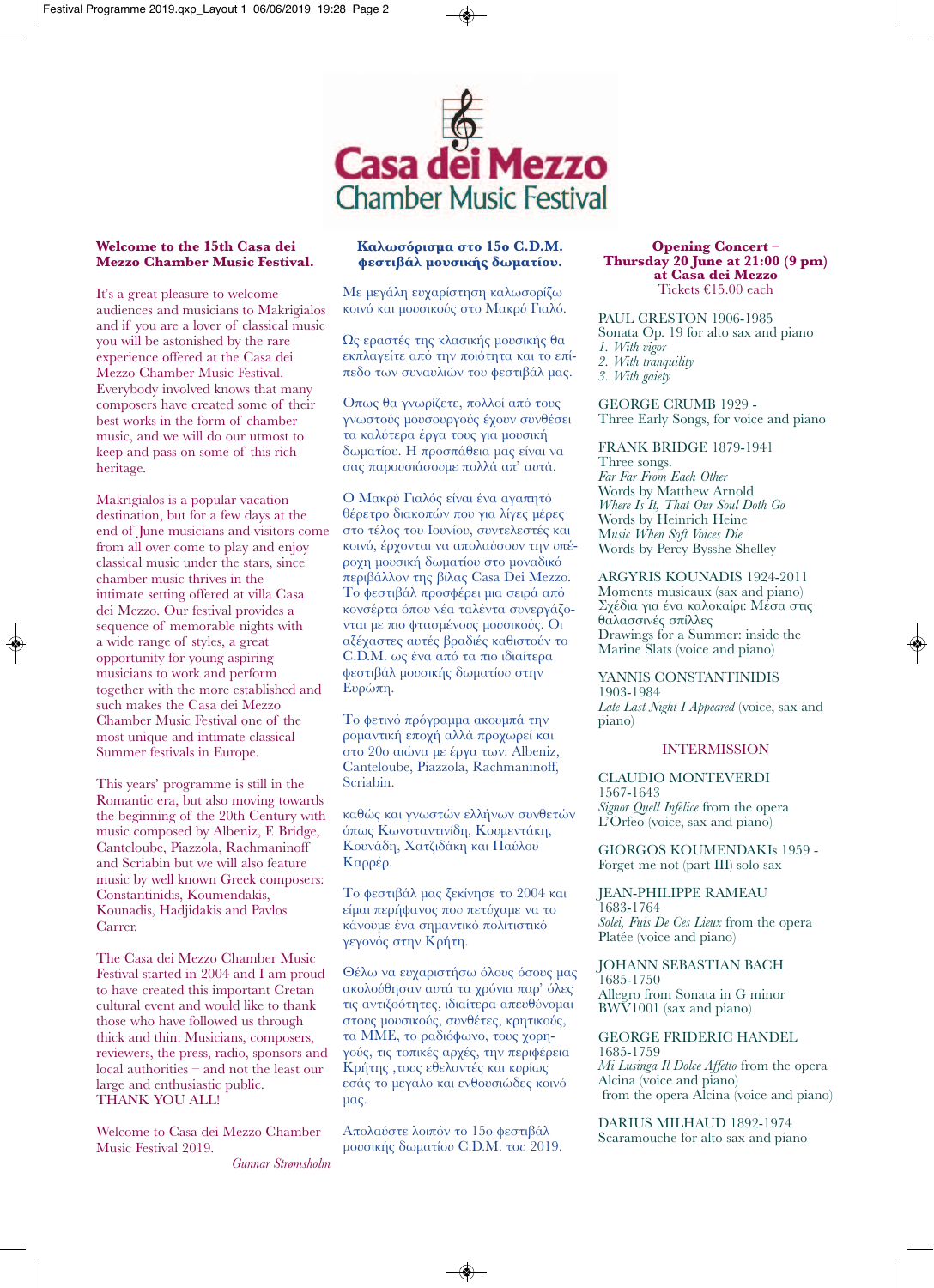HENRY PURCELL 1659-1695 *Strike The Viol* (voice, sax and piano)

JEAN MATITIA 1952 - Devil's Rag **Anastasia Kotsali,** *mezzo-soprano* **Guido De Flaviis,** *saxophone* **Spyros Souladakis,** *piano*

#### **evening Concert – Friday 21 June at 21:00 (9 pm) at Casa dei Mezzo** Tickets €15.00 each

WOLFGANG AMADEUS MOzART 1756-1791 Sonata for violin and piano in <sup>G</sup> major, K.301/293a (No. 18) *1. Allegro con spirito 2. Allegro*

CLARA SCHUMANN 1819–1896 Drei Romanzen für Pianoforte und Violine Op. 22<br>1. Andante molto *1. Andante molto 2. Allegretto: Mit zaetem Vortrage 3. Leidenschaftlich snell*

PABLO DE SARASATE 1844–1908 Introduction et Tarantella, Op. 43 **Maria Louisa Geladari-Hanicz,** *violin*

# **Gerda Guttenberg,** *piano*

#### INTERMISSION

LUDWIG vAN BEETHOvEN 1770-1827 Adelaide, Op. 46. Poem by Friedrich von Matthisson Mailied, Op. 52, No.4 (May Song) Ich liebe dich (I Love You) from<br>Zärtliche Lieb, Op. 75 Poem by Karl Friedrich Wilhelm Herrosee. **Hubert Wild,** *baritone* **Tarek Al-Shubbak,** *piano*

#### PYOTR ILYICH TCHAIKOvSKY 1840–1893

valse sentimentale, Op. 51, No. 6 Meditation from Souvenir d'un lieu cher, Op. 42\1 Melody from Souvenir d'un lieu cher, Op.43/3 **Maria Louisa Geladari-Hanicz,** *violin* **Gerda Guttenberg,** *piano*

# PABLO DE SARASATE 1844–1908

Carmen Fantasy, Op. 25 *1. Allegro moderato – 'Aragonaise' (dance of Aragon) 2. Moderato – 'Habanera' (Love is a rebellious bird) 3. Lento assai – (Tra la,la,la...cut me into pieces, burn me, I won't say a word!)*

*4. Allegro moderato – Seguidilla ('sequence' name of a dance) 5. Moderato – (The Sistrum's Rods Were*

*Ringing With Their Metalic Twing)*

**Maria Louisa Geladari-Hanicz,** *violin* **Gerda Guttenberg,** *piano*

**lunchtime Concert – saturday 22 June at 13.00 (1 pm) at Casa dei Mezzo** Tickets €10.00 each

JOHANN SEBASTIAN BACH 1685-1750 Allemande BWv 995

FRANçOIS COUPERIN 1668-1733 La voluptueuse (1er livre de pièces de clavecin - 2e ordre)

JOHANN SEBASTIAN BACH 1685 - 1750 Allemande BWv 996

FRANçOIS COUPERIN 1668–1733 Les Sylvains (1er livre de pièces de clavecin - 1er ordre)

KOSTAS MAKRYGIANNAKIS<br>1970-

Three recitativos for solo guitar

ISAAC ALBENIz 1860-1909 Rumores de la caleta

ENRIqUE GRANADOS 1860-1909 Three valses from 'Valses poeticos'

ASTOR PIAzzOLLA 1921-1992 Two 'estaciones' from 'Estaciones Porteñas'

KOSTAS MAKRYGIANNAKIS 1970- Pop Sonata *1. Intro/Impro (con sortina) 2. Quasi recitativo 3. Toccata percussiva (con sortina)* **Kostas Makrygiannakis,** *guitar*

#### **evening Concert – saturday 22 June at 21:00 (9 pm) at Casa dei Mezzo** Tickets €15.00 each

FRANz SCHUBERT 1797–1828 Klavierstück in E flat Major D946 No 2

#### LUDWIG vAN BEETHOvEN

1770–1827 Piano Sonata No. 31 in A flat major, Op. 110 *1. Moderato cantabile molto espressivo 2. Allegro molto 3. Adagio ma non troppo – Allegro ma non troppo*

#### SERGEI RACHMANINOFF

1873-1943 Etude-Tableau in C minor, Op. 39, No. 1 Prelude in G Minor, Op. 23, No. 5

#### INTERMISSION

◈

FRéDéRIC CHOPIN 1810-1849 Andante Spianato and Grande Polonaise Brillante Op. 22 Fantaisie-Impromptu in C-Sharp Minor, Op. 66

ALExANDER SCRIABIN 1872-1915 Etude in C sharp minor, Op. 2, No. 1 Etude in B minor, Op. 8, No. 3 Prelude for the left hand, Op. 9

LUDWIG vAN BEETHOvEN 1770–1827 Sonata 'quasi una fantasia' in C sharp minor, Op. 27, No. 2 ('Moonlight') *1. Adagio sostenuto 2. Allegretto 3. Presto agitato* **David Malusá,** *Piano*

**lunchtime Concert – sunday 23 June at 13:00 (1 pm) at Casa dei Mezzo** Tickets €10.00 each

FRéDéRIC CHOPIN 1810-1849 Ballade No.1, Op. 23

MODEST MUSSORGSKY 1839-1881 Pictures From An Exhibition Promenade *1. The Gnome - Vivo and Meno mosso, pesante* Promenade *2. The Old Castle - Andante molto cantabile e con dolore* Promenade *3. Tuileries (Children's Quarrel after Games) - Allegretto non troppo, capriccioso 4. Cattle - Sempre moderato, pesante* Promenade *5. Ballet of Unhatched Chickens – Scherzino 6. 'Samuel' Goldenberg and 'Schmuÿle' - Andante. Grave energico and Andantino* Promenade *7. Limoges. The Market (The Great News) - Allegretto vivo, sempre scherzando* With the Dead in a Dead Language - Andante<br>non troppo con lament<br>9. The Hut on Hen's Legs (Baba Yaga) -Allegro con brio, feroce and Andante mosso<br>10. The Great Gate of Kiev – Allegro alla<br>breve. Maestoso, con grandezza **Spyros Souladakis,** *Piano*

vICTOR HARTMANN, Russian painter (1834-1873) works at the Museum of Fine Arts in St. Petersburg inspired Mussorgsky to compose this suite. Most of the works shown at the exhibition are now lost.

**evening Concert – sunday 23 June at 21.00 (9 pm) at Casa dei Mezzo** Tickets €15.00 each

*Programme detailed overleaf*